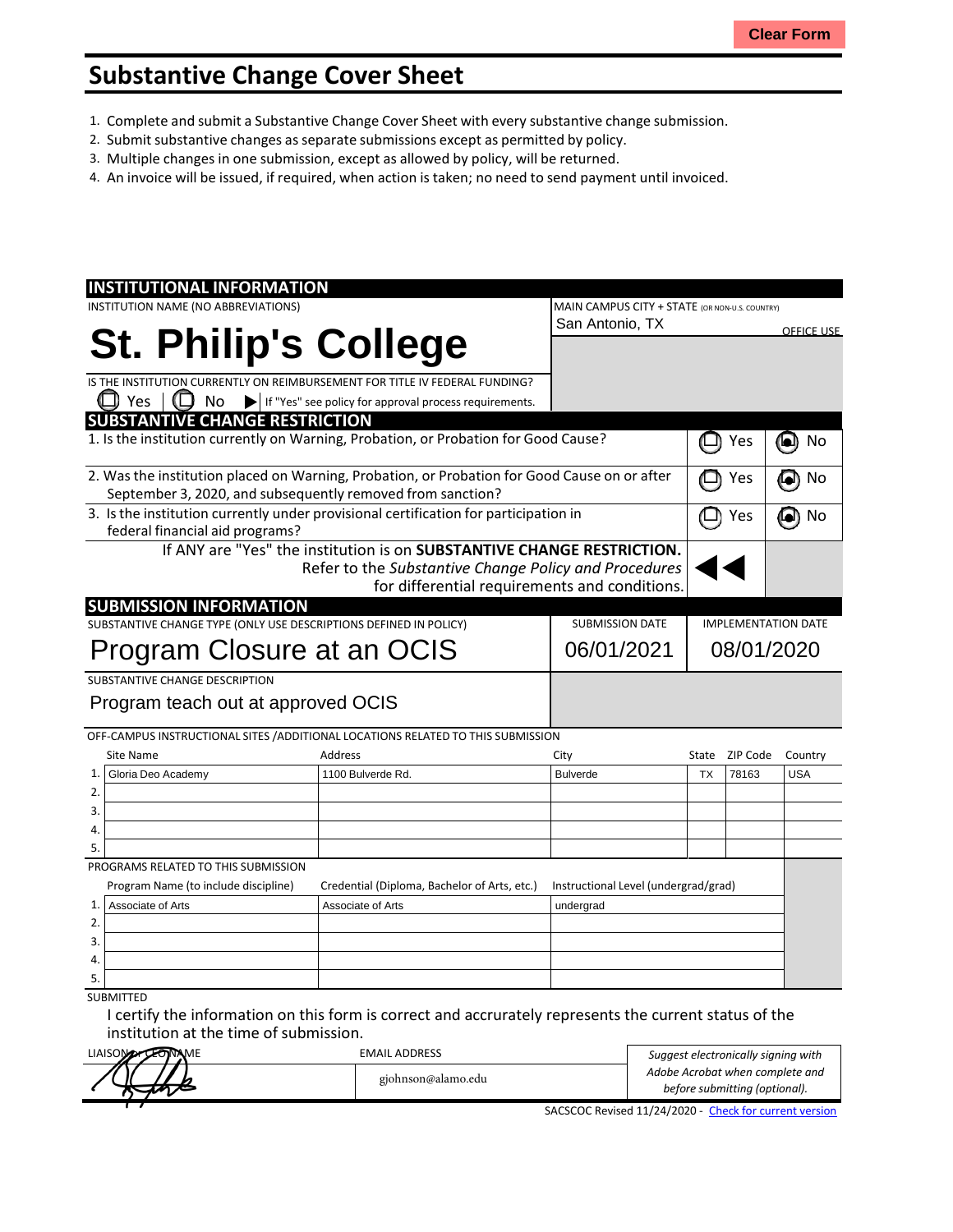

**Office of the President**

May 28, 2021

Dr. Belle Wheelan, President Southern Association of Colleges and Schools Commission on Colleges 1866 Southern Lane, Decatur, GA 30033

Dear Dr. Wheelan,

In keeping with the Southern Association of Colleges and Schools' Principles of Accreditation: Foundations for Quality Enhancement, St. Philip's College would like to notify you of a substantive change implemented fall 2020.

In fall 2020, St. Philip's College was informed that no students enrolled in the dual credit courses offered at Gloria Deo Academy; (Off-campus Instructional Site prospectus dated May 17, 2019; SACSCOC approval dated August 2, 2019). Although the high school actively encourages dual credit participation, this lack of student interest precipitates this notification.

St. Philip's College has attached a teach out plan for consideration and approval.

Please let me know if you have any additional questions or concerns regarding this matter.

Sincerely,

Randall Dawson

Randall Dawson Acting President

CC: George Johnson, Institutional Accreditation Liaison, St. Philip's College